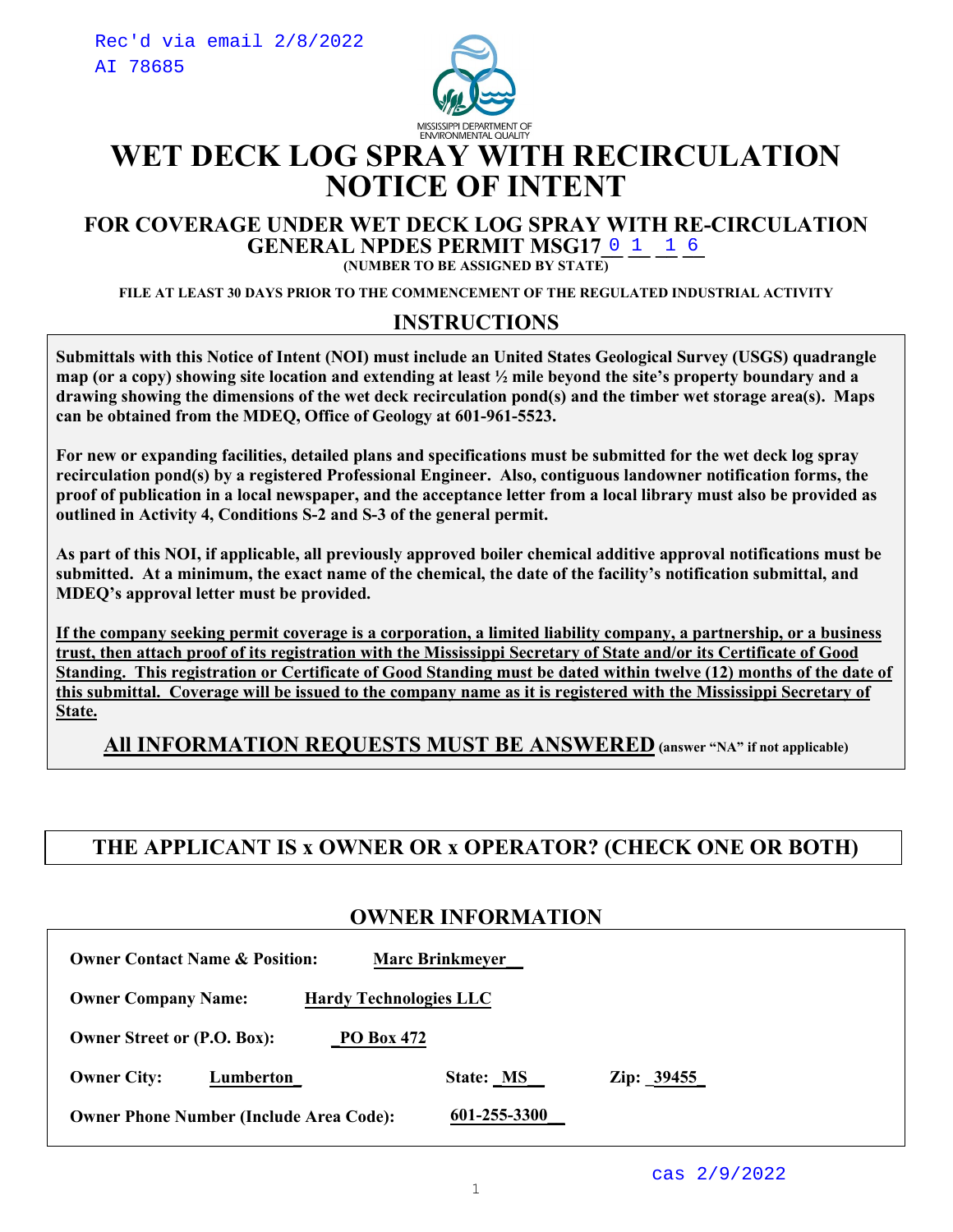## **OPERATOR INFORMATION (if different than owner)**

| <b>Operator Contact Name &amp; Position:</b><br>N/A                                     |                 |  |
|-----------------------------------------------------------------------------------------|-----------------|--|
| <b>Operator Company:</b>                                                                |                 |  |
| <b>Operator Street (P.O. Box):</b>                                                      |                 |  |
| <b>Operator City:</b>                                                                   |                 |  |
| <b>Operator Phone Number (Include Area Code):</b>                                       |                 |  |
| <b>FACILITY INFORMATION</b>                                                             |                 |  |
| <b>Facility Name:</b><br><b>Hardy Technology LLC_</b>                                   |                 |  |
| Nature of Business (Include 4 – digit Standard Industrial Classification Code (SIC) and |                 |  |
| description): SIC Code: 2421 Sawmill and Planing Mills                                  |                 |  |
|                                                                                         |                 |  |
| Physical Site Address (if not available indicate the nearest named                      |                 |  |
| road): Street:<br>115 Old Highway 11                                                    | City: Lumberton |  |
| <b>County:</b><br><b>Lamar</b>                                                          | Zip: 39455      |  |
| <b>Geographic Position:</b>                                                             |                 |  |
| Latitude: 31 degrees 0 minutes 29 seconds                                               |                 |  |
| Longitude: 89 degrees 25 minutes 55 seconds                                             |                 |  |
|                                                                                         |                 |  |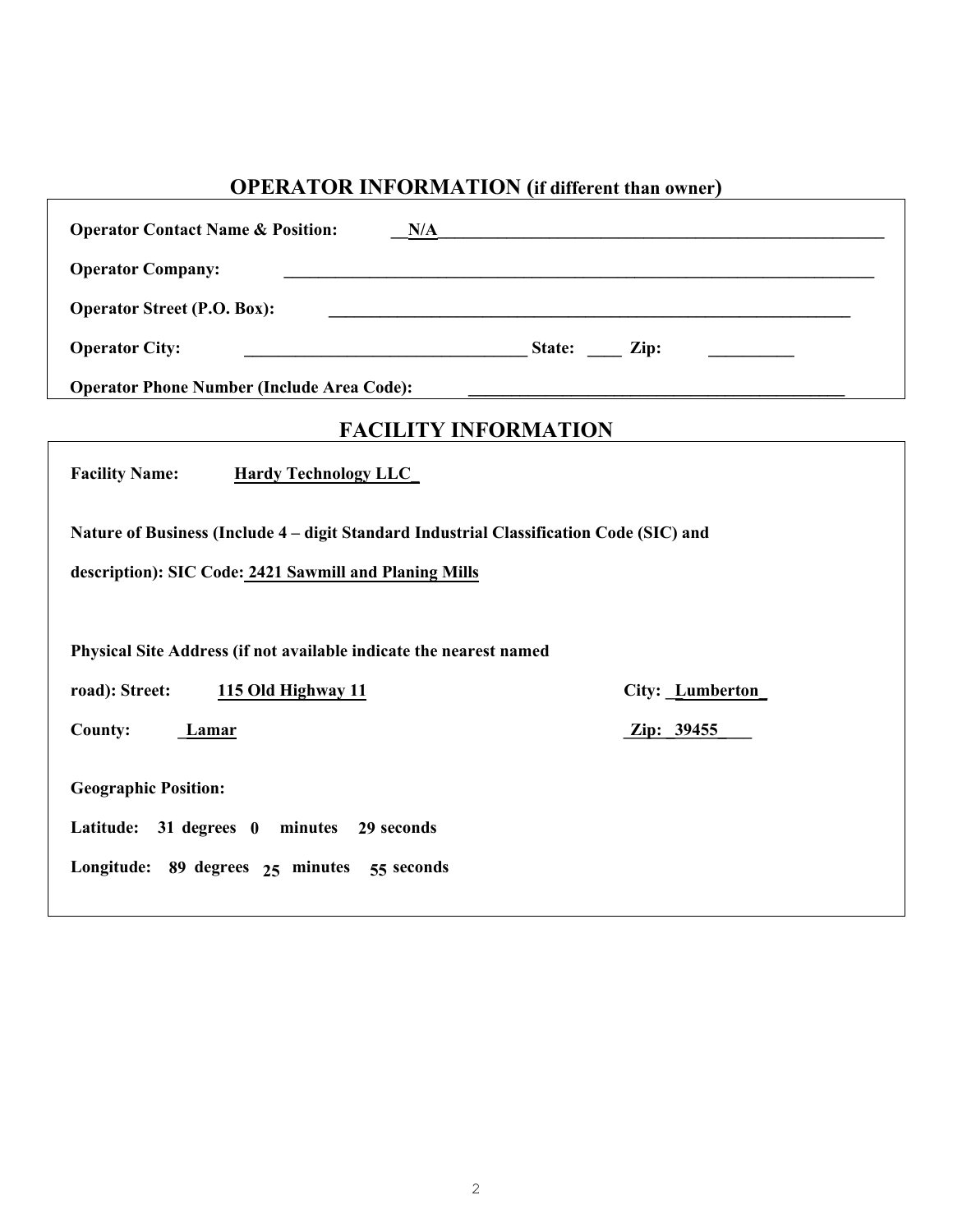## **WET DECK LOG SPRAY RECIRCULATION SYSTEM INFORMATION**

**How many outfalls/release points are eligible for coverage? \_\_ \_\_1\_\_**

**Siting Criteria (For New Construction Only):**

**MDEQ considers wet deck log spray recirculation systems to be wastewater treatment systems. According to the "State of Mississippi Wastewater Regulations", wastewater treatment systems must be 150 feet from the nearest adjoin property line unless the property is zoned for commercial or industrial use or is being used as such.**

Will the pond(s) and timber wet storage area(s) meet the siting criteria: **X** Yes No

**If no, is adjoining property zoned for commercial or industrial use or being used as such? Yes No**

**If siting criteria cannot be met, please complete a Property Line Buffer Zone Waiver Form. This form can be found on MDEQ's website at MDEQ – Timber and Wood Products Branch webpage or can be obtained from MDEQ Environmental Permits Division by calling (601) 961-5623.** 

**Geographic Position for outfall(s) from Wet Deck Log Spray Recirculation Pond(s)(If the applicant has more than one outfall/release point eligible for coverage, please use the space to the right.):** 

**Latitude:** 31 degrees 00 minutes 30.89 seconds

**Longitude:** 89 degrees 26 minutes 20.69seconds

**Receiving Stream(s) (If more than one outfall is covered, indicate the respective receiving stream for each outfall.):** Unnamed tributary of Red Creek

**\_\_\_ \_\_\_\_\_\_\_\_\_\_\_\_\_\_\_\_\_\_\_\_\_\_\_\_\_\_\_\_\_\_\_\_\_\_\_\_\_\_\_\_\_\_\_\_\_\_\_\_\_\_\_\_\_\_\_\_\_\_\_\_\_\_\_\_\_\_\_\_\_\_\_\_\_\_\_\_\_\_\_\_\_\_\_\_\_\_\_\_\_\_**